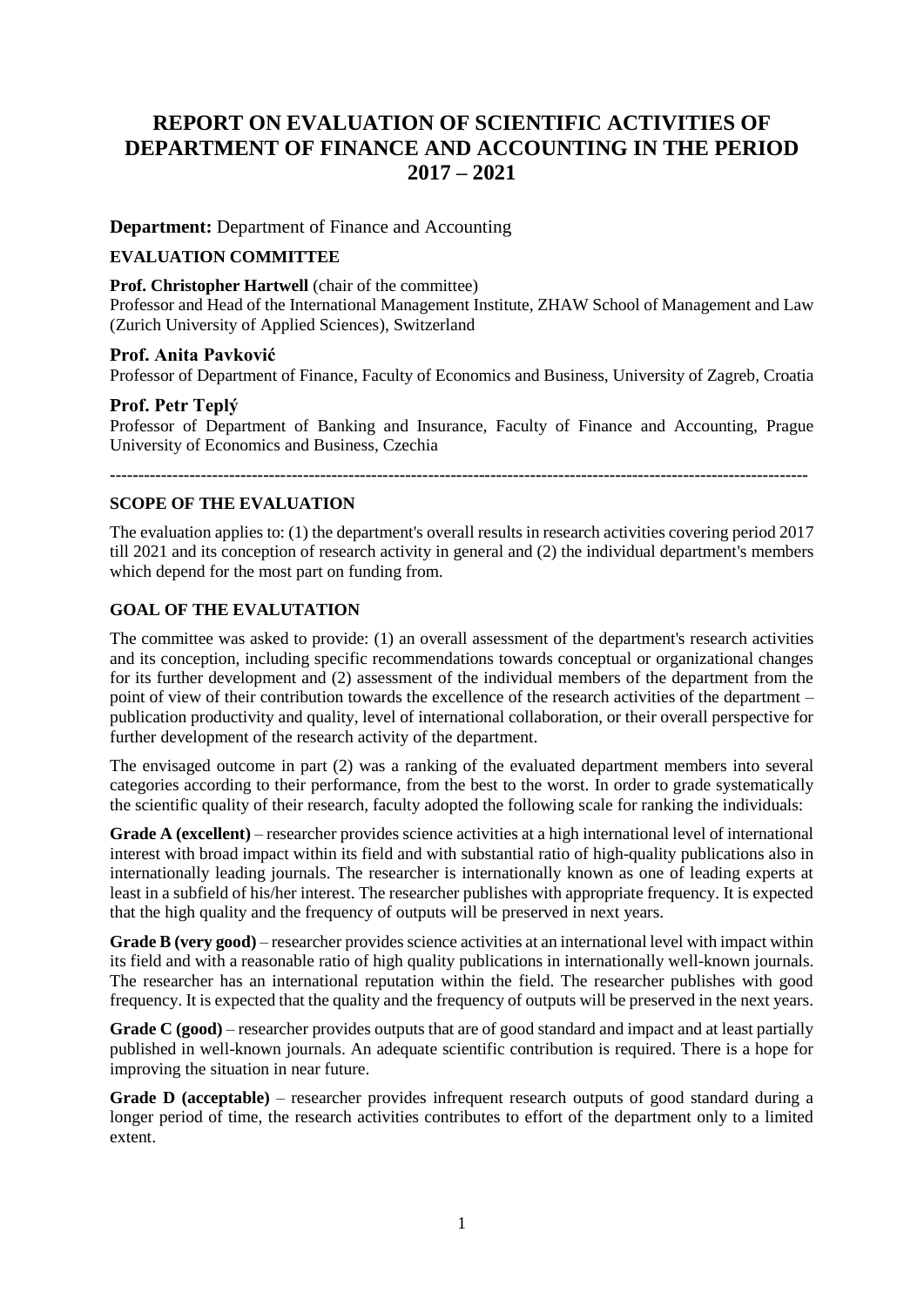**Grade E (insufficient)** – researcher provides very low number of publications during observed period. The research activities contributes to the effort of the department in the field of science only to a negligible extent.

# **OVERALL ASSESSMENT OF THE DEPARTMENT**

# **Scope of scientific activities of the department**

*Evaluate, whether the scope of scientific activities of the department is in accordance with modern trends in the field of finance and accounting; evaluate a research vision and concept of the department for the period 2022–2026.*

The Department is organized into two separate areas, each with their strengths and weaknesses and each with a different approach towards research. The finance and banking researchers (formally, "Banking, Finance Industry, and Insurance") tend towards the more "traditional" academics, with a greater emphasis on research and international exposure. On the other hand, the accounting and taxes faculty ("Finance and Accounting" and "Finance, Accounting, and Taxes") are more professionally oriented and are focused more on contractual research (i.e., for companies) than pure research. This tension is apparent in many universities globally, but also provides an opportunity to acquire proprietary information via business projects which can then be utilized for publications. There was little sense that this was the case at present but should be kept in mind for the future.

With regard to the overall scope of scientific activities, the strategy outlined by the Department in terms of pursuing research is a sound one. Research interests in the Department accord with international trends in finance and accounting, although the location of the Department and the School near two other international borders would probably suggest more cross-country type work than single country (i.e., Czechia) studies. Overall, the research vision is also interesting and ambitious, with staff under no illusions of the constraints that they operate under (especially in terms of geography and attractiveness vis a vis other university throughout Czechia).

The Department and School are to be commended for their organization of international conferences as well, in particular the International Conference on Finance and Banking (ICFB). In the future, popularizing such events outside of Czechia – and perhaps organizing them in Prague again, for ease of travel for international attendees – would be necessary to further heighten the visibility of the Department internationally.

A question remains regarding the staffing policies for the future and if current and future planned hiring can achieve these goals. It was noted on more than one occasion that not every staff member can be a world-class researcher, a problem seen also in universities across the world (and not actually a problem, as teaching and industry engagement are a huge part of a Department's mission). But in order to move towards the research excellence that is envisioned, there will need to be choices made in terms of staffing, including in supporting "flagship" researchers to increase their output. Additionally, as we note below, the dearth of full professors is also depriving the many juniors in the Department the mentors they need to blossom into experienced researchers.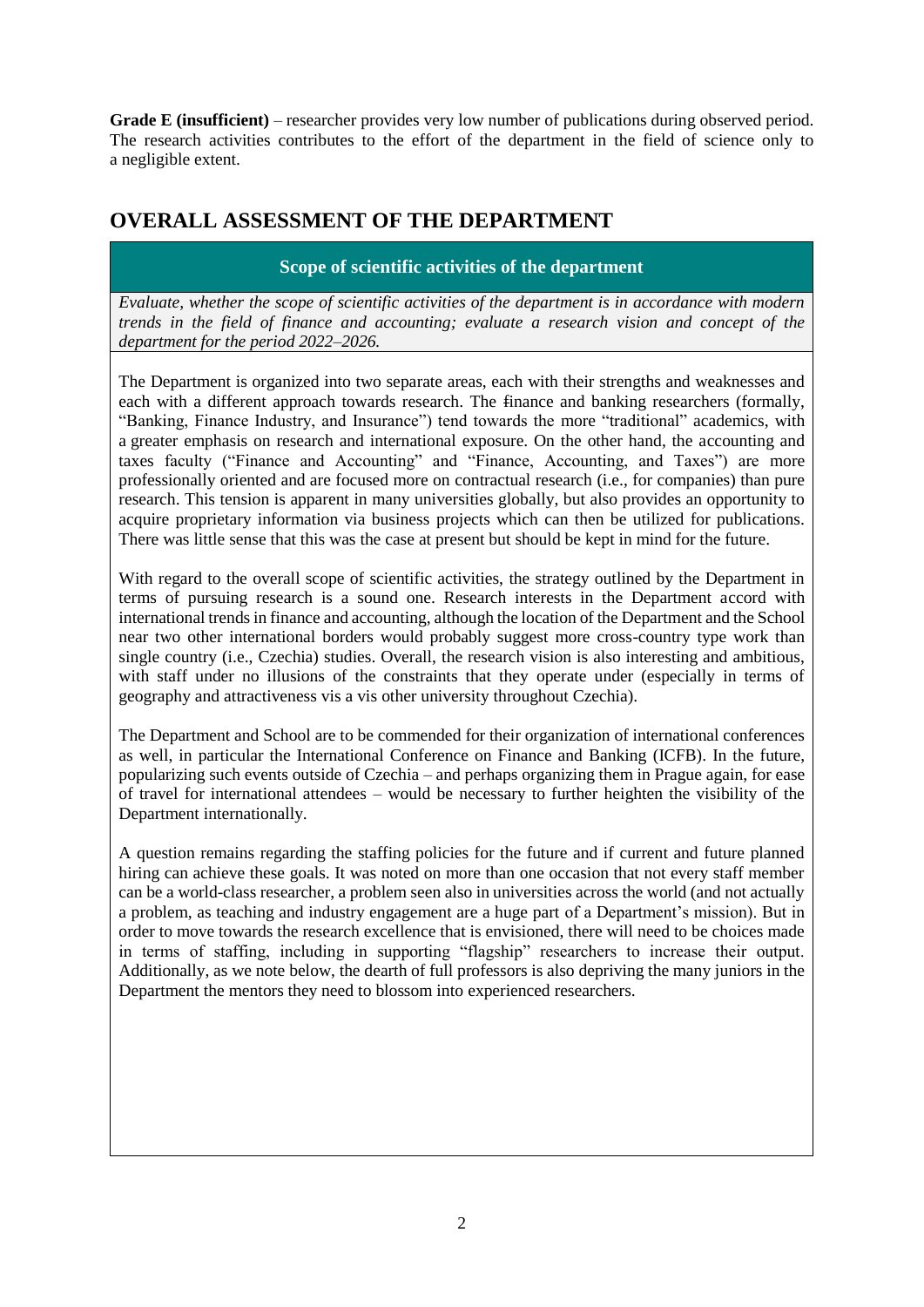### **Quantity and quality of publication activities**

*Evaluate quantity and quality of publication outputs, e.g. whether research results are published in international scientific journals listed in WoS or SCOPUS databases; evaluate proportion of papers published in journals with high influence in the relevant field of science (e.g. journals with a high AIS score)*

The emphasis on specific tiers of journals and their location (World of Science indexed, Scopusincluded, and targeted at Q1 and Q2) has provided a target for department staff. Over and over the panel heard from staff and management about the goals in targeting WoS and Scopus journals, a very broad metric but one with which the Department has had some success – for example, the proportion of papers published in "other" journals has come down substantially since 2017, with only 30% of the total publications of the department being classified as "other" (as opposed to 37% in 2017 and 52% in 2015). Citations have been on the rise, but there are no staff with an h-index above 7 in WoS (Prof. Stavarek has a listed h-index of 18 on Google Scholar, the highest in the Department).

However, the lack of an emphasis on specific journals as being desirable for the strategy of the department – for example, mentioning specific internationally-known journals from presses such as Elsevier, Taylor and Francis, Wiley, or Springer – has led to an overall lack of quality in publications. Only one publication among all researchers was in an international press, and there needs to be an internal list developed in the Department by management, apart from broader tiers, which places priorities on certain journals or groups of journals. They need not be all at the top, it would be better to have them chosen for accessibility as well as readership and quality but having a strategic goal for certain journals can give staff a much more coherent goal to plan their own research around.

This lack of strategic targeting is reflected in the diversity of journals which the School have published in, with a lot of clustering of publications in certain regional journals of low international quality. With only a broad set of targets in terms of where to aim, it is perhaps understandable that School (especially those who might not be naturally research-inclined) would attempt to publish in the easiest attainable journal; *E+M Ekonomie a Management* stands out as such a journal, which many staff have published in, which has a decent impact factor and h-index, but which is entirely unknown outside of Czechia. The absence of publications in even top-ranked international journals in Czechia (i.e., *Czech Journal of Economics and Finance* or *Prague Economic Papers*, lower-ranked in Scimago but with a better reputation in finance and economics – Prof. Stavarek's highest cited paper is published here) also shows the mismatch between the tiered system and where the Department should be going.

There also seems to be a lack of utilization of the excellent events that the Department puts on, especially the aforementioned ICFB. Partnering with international journals (*Economic Modelling* was a sponsor in the past) to produce special issues would be a crucial way to leverage the work done in the preparation of conferences, and the Department's network can be used to place special issues in journals that otherwise might be a stretch for faculty. This strategy has been used effectively by Prague-based institutes in the past and should be explored much more fully in the future.

As a final point, there was a good emphasis in the Department on monographs, which are too often overlooked in business and economics. The panel was especially impressed by the fact that the Department both rewards for monographs but encourages only tenured professors to pursue this track, given that journal articles are more important for the professional development of assistant professors. This could be an inducement to bring higher-ranked School to the University in the future and to want to work with the Department.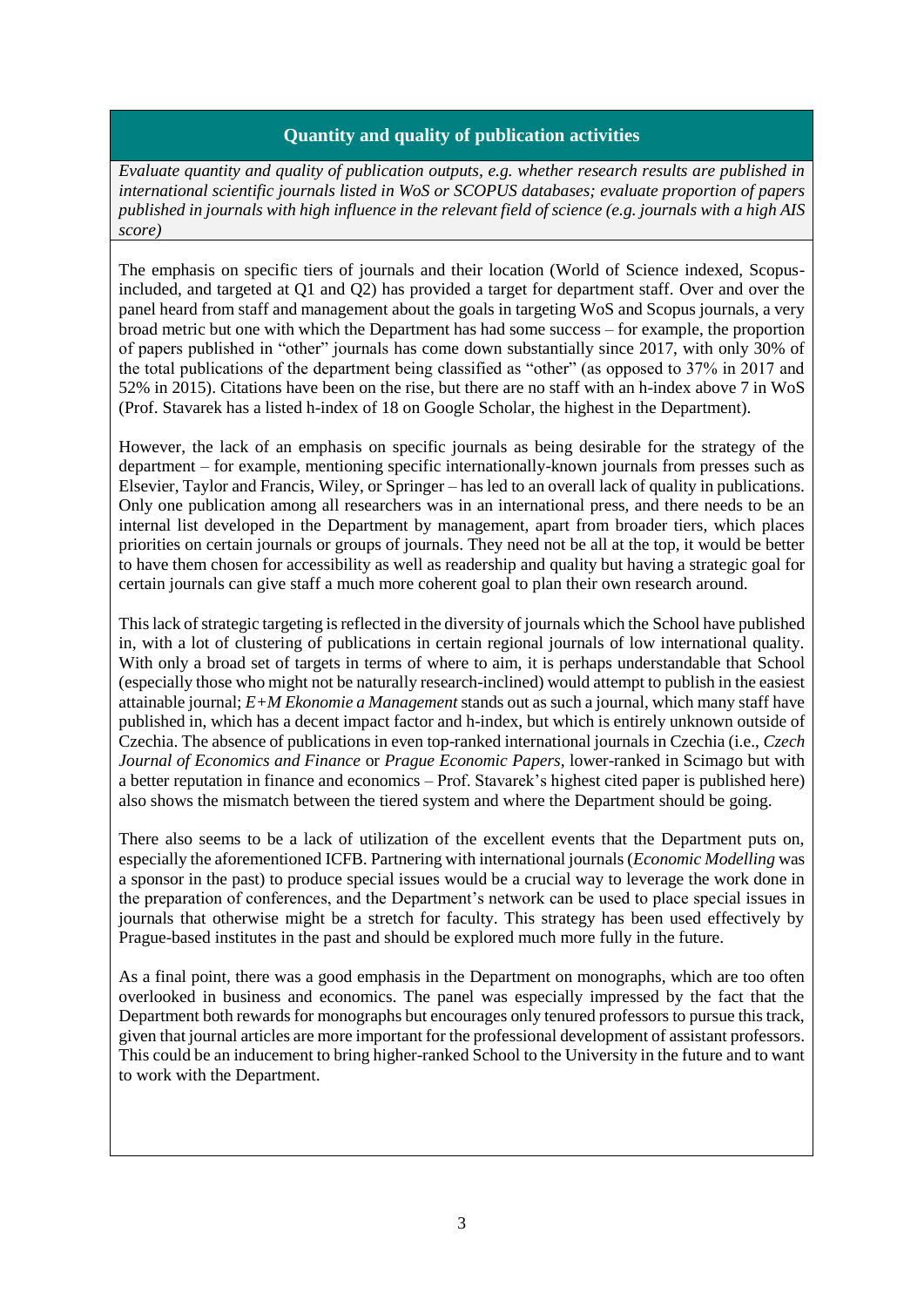### **Correspondence between scientific activities and educational activities**

*Evaluate whether the focus of the research activities of the department is in accordance with the educational activities of the department*

Many of the staff we interviewed talked about how they attempted to bring their research into the classroom and, given that our emphasis is on research rather than teaching, there was little reason to doubt them. The panel counsels that more important than necessarily bringing research into the classroom (difficult, depending on the subject) are the linkages between student advising and research, especially at the master's level. Students are a great repository of work for data collection and literature reviews, and staff should be able to help students improve their own research abilities while also accessing information that can help the faculty to publish. Moreover, working with students to generate publishable outputs ("co-creation") can also benefit students at the same time that it is helping to raise the output and quality of the Department's publications.

As a final point on the synergies between educational activities and research, it was noted that the University and the School were not chasing after international accreditation at the moment (i.e., AACSB, Equis, or AMBA). These milestones, while expensive, also require regular maintenance of research in addition to educational activities and could be a goal for the future of the School. In universities that panel members have been associated with, the objective of international accreditation gave School a tangible target in terms of research quality and output, while providing regular guidance on how to maintain the accreditation. This would help to establish more concrete guidelines for faculty on desirable publications and outputs outlets.

## **Department staff and its development**

*Evaluate composition of the team, e.g. whether there is appropriate number of professors, associate professors, assistant professors with Ph.D., assistants without Ph.D. and internal Ph.D. students; evaluate the personnel development of the department in the covering period* 

In general, the staff make-up is very bottom heavy, with 9.2 assistant professor positions (10 staff but one with a 20% contract), 4 associate professors (there of 1 is leaving the Department this year), and only one professor. Management noted that they were generally happy with the 3 new associate professors, although the research profiles of these associates would be difficult to sell at the associate level elsewhere in Europe (including in Poland). The demographics of the Department also show some instability in the future, as three School members are close to retirement, clustered in the field of taxation; thus, more expertise will be needed here to keep this focus area going.

A difficulty was noted among management and staff that there is a large teaching load, approximately 12 hours per week, meaning that there is sometimes difficulty in achieving the associate professor position. However, counterbalancing this was a developed incentive scheme for research, with excellent financial remuneration for publications and (crucially) for PhD students. This scheme should be evaluated separately in terms of its effectiveness, and also linked to a new strategy for developing a list of desired publications but is on the right track in structuring incentives for the Department.

Overall, the quality of staff on average for research was low, with only a few quality researchers within the Department's ranks. The challenge for management will be to better separate out staff into different tracks, with those more oriented towards teaching taking on a heavier teaching load (and concurrently less research), while those tagged as potential researchers being given more time for research and correspondingly less teaching. By adhering to comparative advantage, the Department can then move forward more quickly.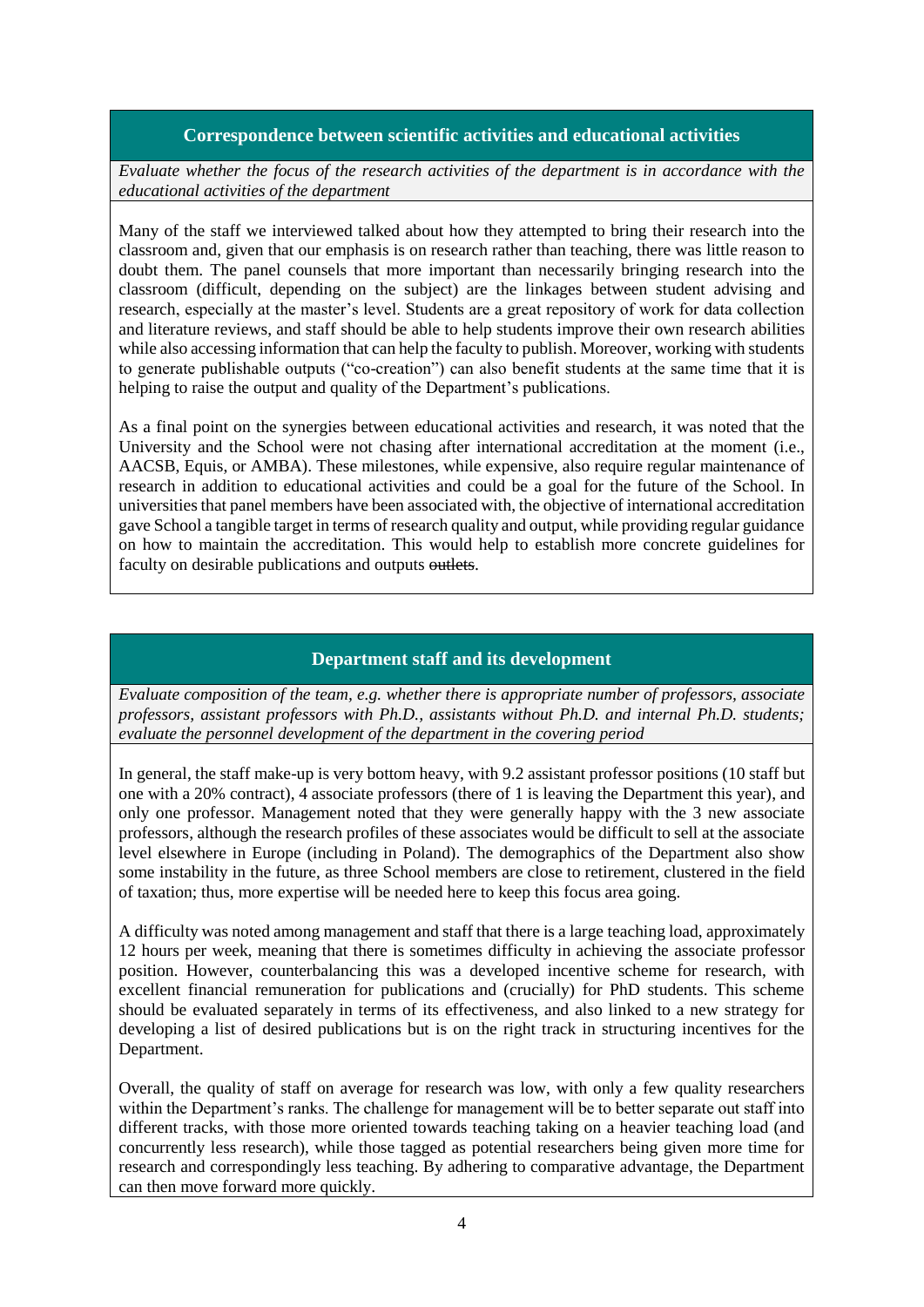In reality, there also needs to be more senior people with expertise in international journals who can act as mentors for the junior staff. The Dean was spoken of highly in this regard, but with such an active administrative role, it is very difficult to achieve consistent research success. It would be good if the Department plans, in its future hiring, to solicit applications from international scholars at the Associate/Professor level, with an attractive compensation package to bring them to Karvina.

Along these lines, Visiting Professorships should be explored, to act as a "force multiplier" for the Department (several smaller universities in Austria and Germany do this), and have external researchers bring their expertise and pipeline to the Department. This is an easy (but sometimes expensive) way in which international collaborations can be forged and mentors imported without necessarily creating additional positions within the School. For many international scholars, the location of the school for a two-to-four-week stay would likely also be an attraction.

## **Scientific and publication activities of Ph.D. students**

#### *Evaluate the involvement of Ph.D. students in scientific activities (e.g. students grants, publications)*

It was stressed that the Department research culture starts at the PhD level and that there was consistently a series of good PhD students coming up through the ranks. The presence of many PhD graduates from the University still in the Department attested to this reality. It appears that there are many opportunities for studying abroad for PhD students, and the financial compensation offered to PhDs in the Department are attractive, although the location of the School and relative lack of social opportunities was noted by more than one member of staff.

The number of PhD students has steadily decreased since 2016/2017, and it would be important – given how crucial PhD students are to the pipeline of Department staff – to ensure that this trend is reversed. As of the end of 2021, there was only one full-time doctoral student, expected to graduate in 2022, meaning the prospect of no PhD students in the coming year. This issue is connected with international projects (see next section) but is a longer-term problem for building up research capacity within the Department.

The current student has some low-level publications but appears to be research-oriented (see Table below); however, the student would be better served, once again, by having adequate mentors to help him's aim higher in her choice of journals. The PhD student was not involved in any scientific grants, in line with the overall trend in the Department, but there appears to be an endogeneity issue: more grants may mean more PhD students but admitting more PhD students will also allow for applying for more grants. In any event, the trend in the Department needs to be reversed, including more outreach and marketing to attract PhD students.

| <b>PhD Student Output</b> | #              |
|---------------------------|----------------|
| Papers (impact factor):   | 1              |
| Papers (SCOPUS):          | 2              |
| Papers (other):           | 6              |
| Monographs:               | 0              |
| Chapters in Book:         | 0              |
| Conference proceedings:   | 4              |
| $H$ -index (WoS)          | $\overline{c}$ |
| <b>External projects</b>  | 0              |
| Internal projects         | 3              |
|                           |                |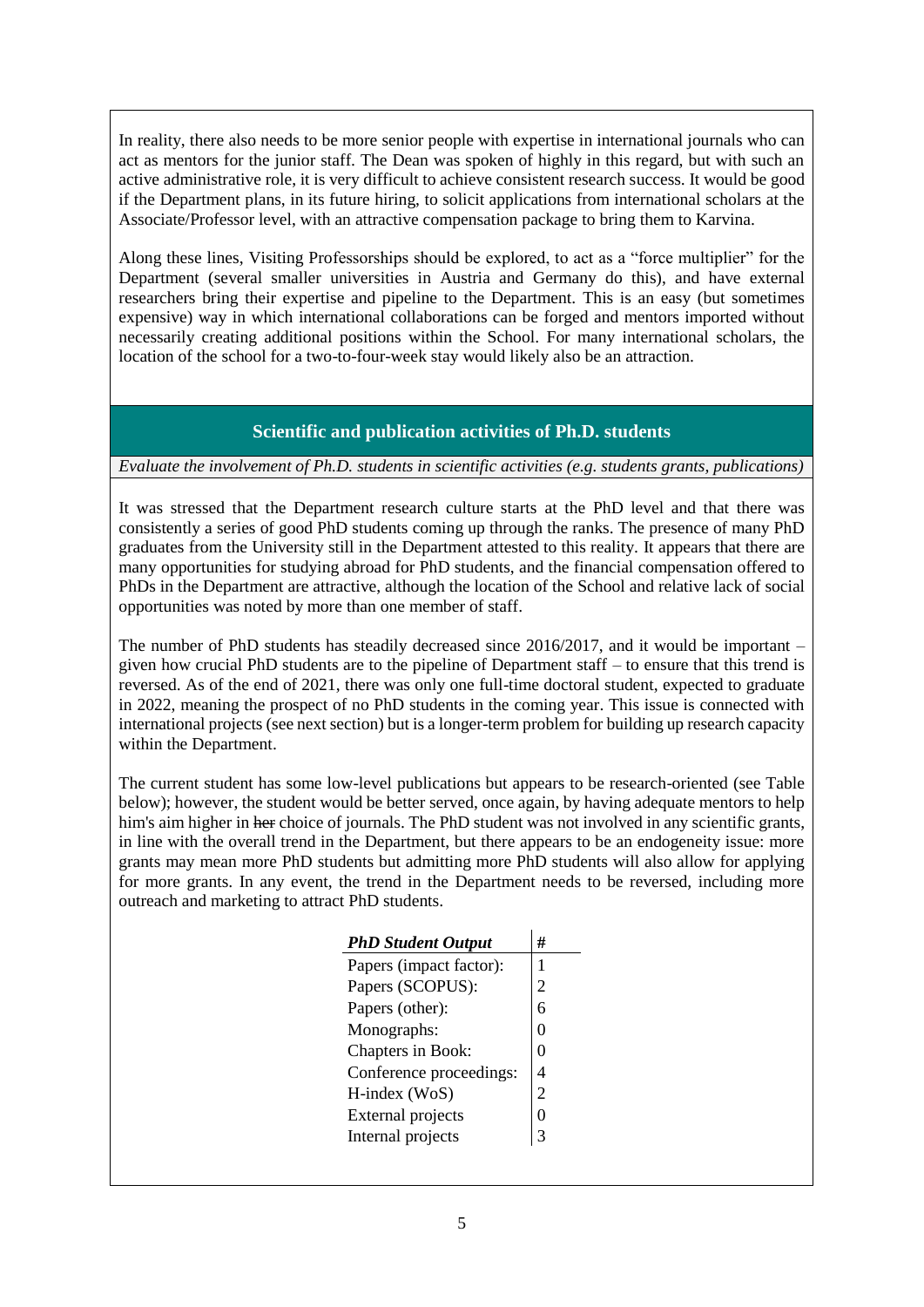### **Scientific projects**

*Evaluate research projects, consider particularly results achieved, internalisation and the share of projects funded from external resources*

The funding of the Department and indeed for the School as a whole comes almost entirely from internal sources, with 80% of funding coming from government funding of the University, an additional 15% from internal sources and competitions, and the final 5% from projects or business contracts. This structure of funding means that there is little sense of urgency for pursuing grants or even business contracts, although in future such a focus should be expanded.

In terms of the success of the Department in acquiring outside funding, it was mentioned to the panel several times about the lack of success in scientific projects, with only one project from the Czech Science Foundation won in the Department during this period (from 2016 to 2018, won by Prof. Stavarek). Issues of competition, the Covid pandemic, and teaching responsibilities were all brought up as factors (including the relative lack of success of top competitors in Czechia), but these factors were also faced by other universities in the country. A read of the projects which have been won over the past decade show an emphasis on decision-making, uncertainty, and risk, and the Department should perhaps be looking to target these areas in future grant applications.

The larger problem seems to be the focus on grants from the Czech government, which is understandable but, in a difficult economic environment, also requires diversification. The Department needs to widen its net more in order to go after both smaller regional projects (Visegrad Fund, perhaps) and larger, pan-European activities (Horizon Europe, work with specific DGs with the European Commission). International cooperation is crucial here and requires both an entrepreneurial spirit, to make contacts and reach out when calls come out, and flexibility, in order to respond rapidly to these calls (which often have a much shorter lead time than standard science foundation grants). This also requires being proactive before projects come out, building networks with institutions and researchers abroad. This has been more difficult in the pandemic age, due to travel prohibitions, but with a re-opening of society and more in-person conferences, this should be classified as a priority.

With a greater emphasis on diversifying funding, there is also a better chance of attracting fully funded PhDs, who are often the emphasis of larger grant funding initiatives. Simply put, the investment in grant applications, while perhaps have a longer time frame to come to fruition, may enable the Department to restock its pool of PhD students and develop high quality publications.

### **National and international cooperation**

*Evaluate national and international co-operation of the department – e.g. whether department members are involved in international research teams; incoming and outcoming research mobilities* 

The covid pandemic has made it very difficult to assess research mobility during this period, but it appears that there are good opportunities provided for staff for international mobility. The panel hopes that the re-normalization of academia post-pandemic will allow for staff to take advantage of these opportunities and to further develop their contacts both inside and outside of Czechia.

Unfortunately, even beyond the problems associated with covid, involvement in international research teams remains intimately connected with the issue of projects, in that staff have been much more regionally and nationally focused rather than internationally focused when it comes to building research collaborations.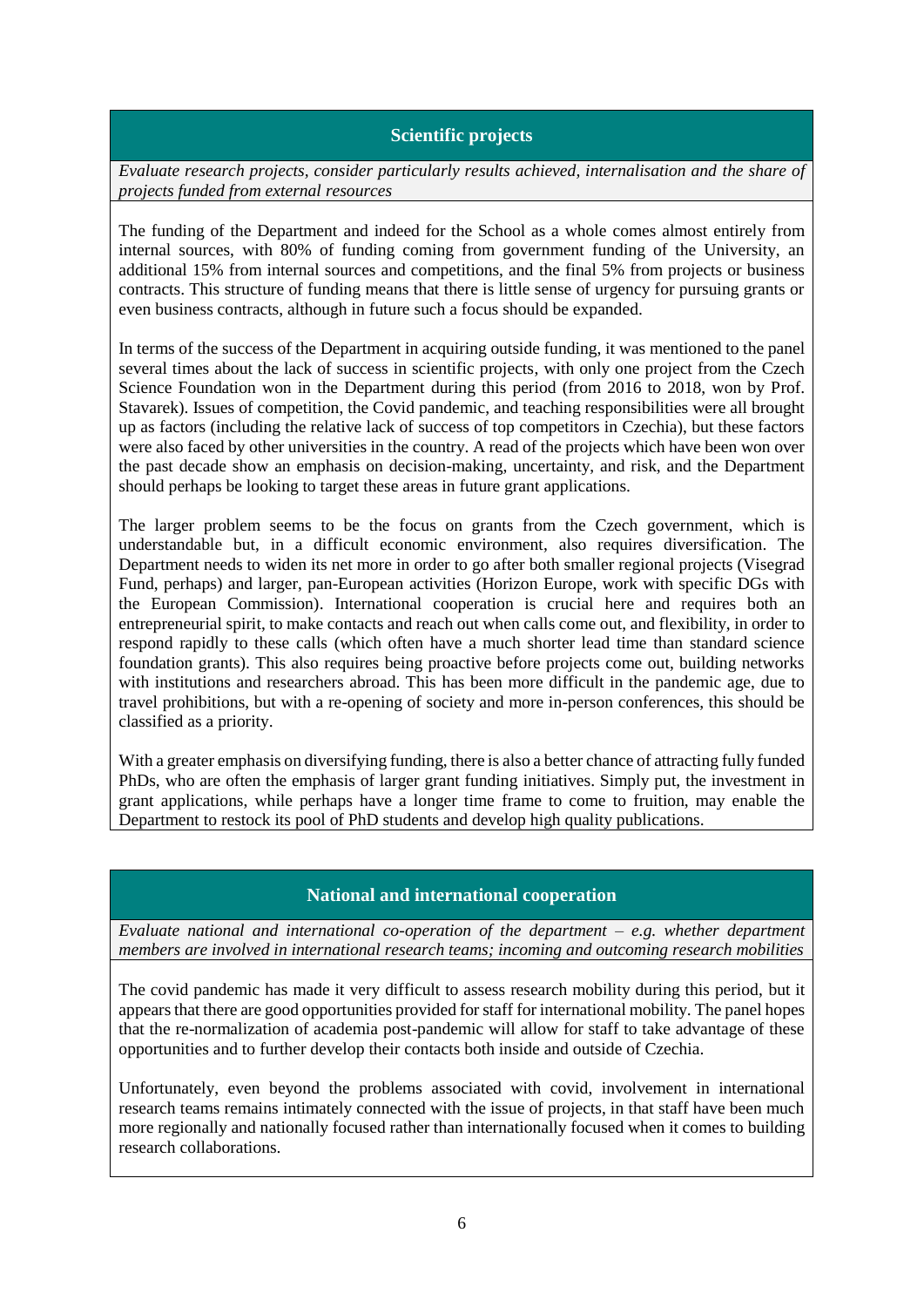The panel believes that there are two opportunities being missed within the Department to leverage its staff and increase international collaboration. The first is the existing ties to Queen Mary University in London (QMUL) – including the attendance of *Economic Modelling* co-editor Sushanta Mallick to the ICFB – which should be further exploited. As of this moment, Silesian University is not listed as a formal partner of QMUL in either business or economics, and there should be an effort made to formalize this relationship. This can benefit students but also open up a world of possibilities in funding (UK research grants) and research quality (QMUL have staff on the editorial boards of *Finance Research Letters, Mathematics and Financial Economics, Journal of Banking and Finance, Journal of Economic Surveys,* and the *British Journal of Management,* among others). Other, similarly nascent and/or dormant connections should be exploited for the benefit of the Department's research plans.

The second opportunity which has been overlooked is collaborating with Polish universities, especially universities which have attained a measure of success in publishing in international journals. This means forging partnerships and research contacts not only with those across the border but especially in Warsaw, such as the Warsaw School of Economics (SGH), University of Warsaw, and Kozminski University (among others). These schools have developed finance, banking and accounting scholars who have published in renowned journals and would likely be willing to partner in exchange for access to local knowledge and/or data. While it was mentioned during the panel's talks that there are not many contacts with these schools, this should be a priority for the strategic direction of the school, one that can be easily implemented.

## **Social significance of scientific activities**

*Evaluate scientific activities and their impact on society in the covering period 2022 – 2026 – e.g., whether there is a positive impact of the department's research activities on society*

The question of impact is always a difficult one to ascertain when it comes to scholarly research and, given the somewhat limited reach of the research done in the Department, we can surmise that the overall impact would be low. However, the topics considered by School members in the area of finance and banking, and the practical work being done in accounting, are of great importance for society in Czechia and beyond. The key for increasing the social significance of scientific activities will be in undertaking the other recommendations contained in this evaluation, especially related to publishing in higher quality journals, raising the visibility of the Department, and forging international and business collaborations. Research is like a tree falling in the forest, and if it does not get out to as many people as possible, it is unlikely to have an impact. Improvement in other spheres will thus aid in the increase in the social significance of the Department's work.

### **Cooperation of the department with the application sphere**

*Evaluate the most significant interactions with the non-academic application/corporate sphere. Take into consideration how the evaluated department looks up for and cooperate with application partners.*

Again, we anticipate that cooperation with businesses and other actors would have also decreased as a result of the covid pandemic, we believe that the School's historical mission as catering to business can be a large benefit for both students and the creation of research. Indeed, while the Department is meant to be business and practically focused, and while there have been some good strides made in reaching out to local business, it appears that there can be more work done in terms of reaching out to the business community. Increased use of student projects and theses linked to real company problems could help to both create sources of revenue for the School, provide students exposure to local firms, and – importantly – provide another source for data and co-creation in research.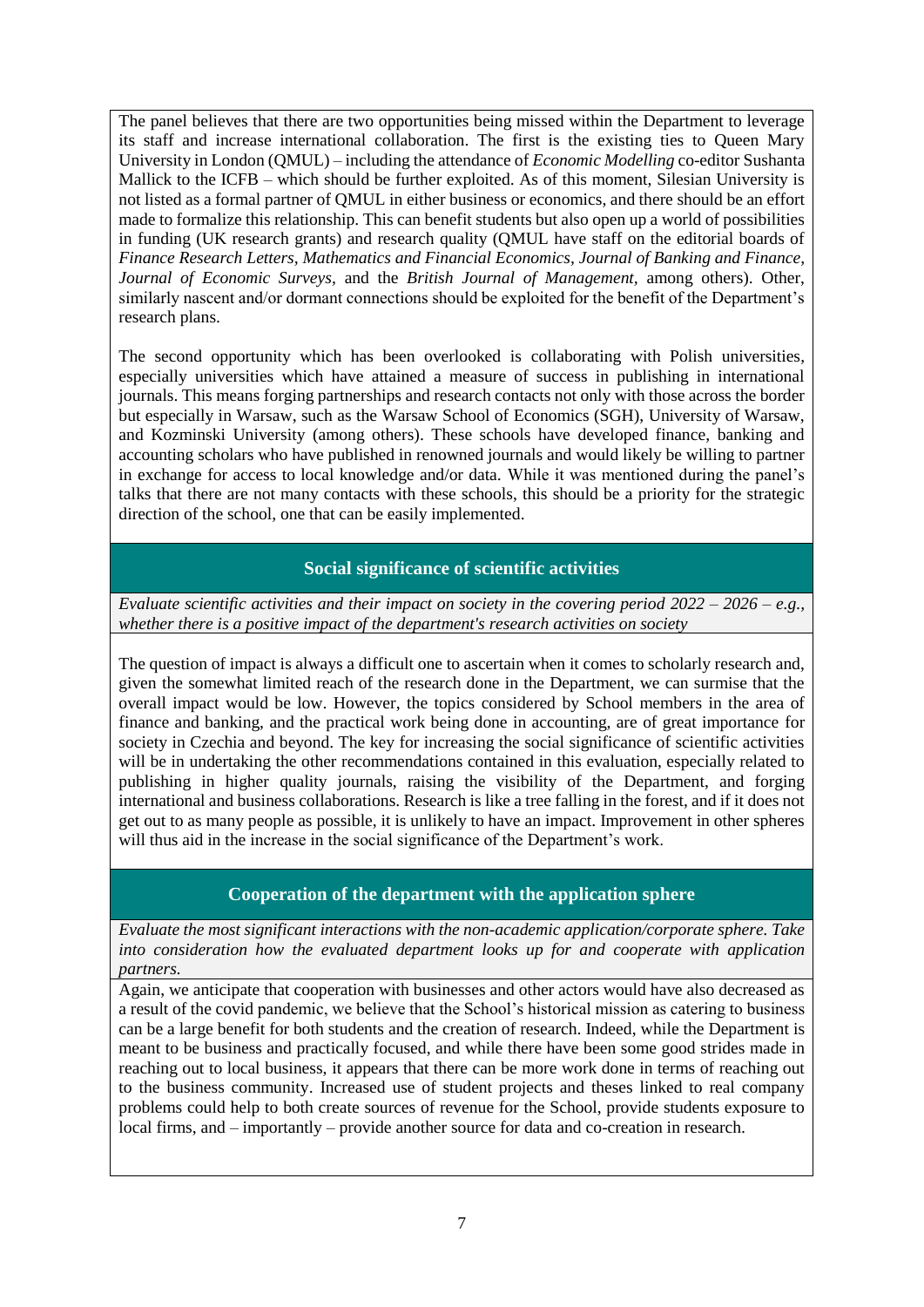### **Overall assessment and recommendations**

*Summarize here the key findings of your assessment in the context of the whole evaluation and suggest concrete recommendations for improvement and progress.*

The strategy of the Department to increase its research quality and has laid out a plan to achieve this. Some good strides have been made in classifying quality publications and structuring incentive schemes to achieve greater quality output. Lack of success in projects, missed opportunities in international cooperation, and somewhat of a mismatch in terms of personnel and strategic goals may make achieving the Department's ambitious strategy somewhat more difficult.

As noted in each portion of this evaluation, we have suggestions for the Department to improve its research quality and output, forge international networks, and align its personnel strategy with its research strategy. These recommendations are summarized here:

- 1) Create an internal department list of desirable publications and structure incentives in line with this list
- 2) Identify "tentpole" researchers within the Department to build on and leverage
- 3) Explore the idea of Visiting Professorships and bringing in external faculty for both research mentoring and increasing the visibility of the Department
- 4) Create a hiring strategy which looks to add senior-level staff with expertise in publishing in international journals
- 5) Discuss within the School the feasibility and timeline for moving towards international accreditation (such as AACSB)
- 6) Expand targeted funding sources beyond Czechia and focus on regional and pan-European competitions
- 7) Actively work to join international networks and partner with international researchers, including a focus on generating collaborations with Polish universities, both across the border and in Warsaw (e.g., SGH, University of Warsaw, or Kozminski University)
- 8) Also leveraging existing relationships with e.g., Queen Mary University
- 9) Improve marketing and outreach to attract new PhDs
- 10) Utilize business contacts and contracts to generate data and then, hopefully, publications
- 11) Organize workshops and seminars with different duration and content for research skill improvements (especially with internal staff with extensive research expertise but also involving external experts)
- 12. Define diversified KPIs for individuals and department in line with School strategy and overall research trends for future period.

The panel believes that these recommendations will help the Department to successfully implement its strategy and increase its impact over the coming years.